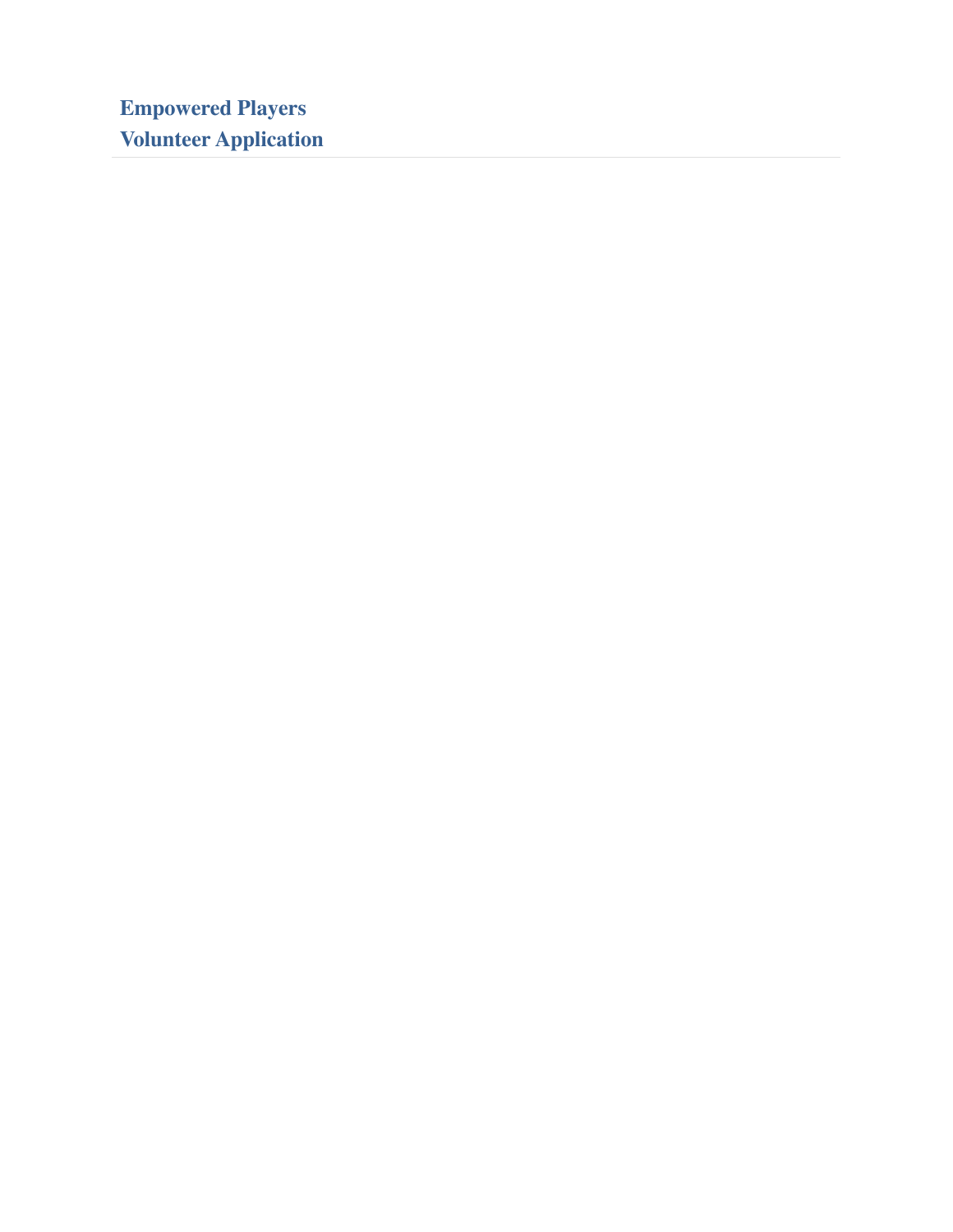| <b>Contact Information</b> |  |  |
|----------------------------|--|--|
| Name                       |  |  |
| <b>Street Address</b>      |  |  |
| City ST ZIP Code           |  |  |
| <b>Home Phone</b>          |  |  |
| <b>Work Phone</b>          |  |  |
| <b>E-Mail Address</b>      |  |  |
| <b>Parent Name</b>         |  |  |
| <b>Parent Contact Info</b> |  |  |

## **Availability**

Which session are you interested in/available?

Arts Enrichment Program Sundays, 3-4pm

Frozen Jr. Sundays, 4-5:30pm

The Lion, The Witch, and The Wardrobe Mondays, 5-6:30pm

REQUIRED: Mentor Meetings & Trainings Sundays, 5:30-6:00pm

### **Special Skills or Qualifications**

Summarize special skills and qualifications you have acquired from employment, previous volunteer work, or through other activities, including hobbies or sports.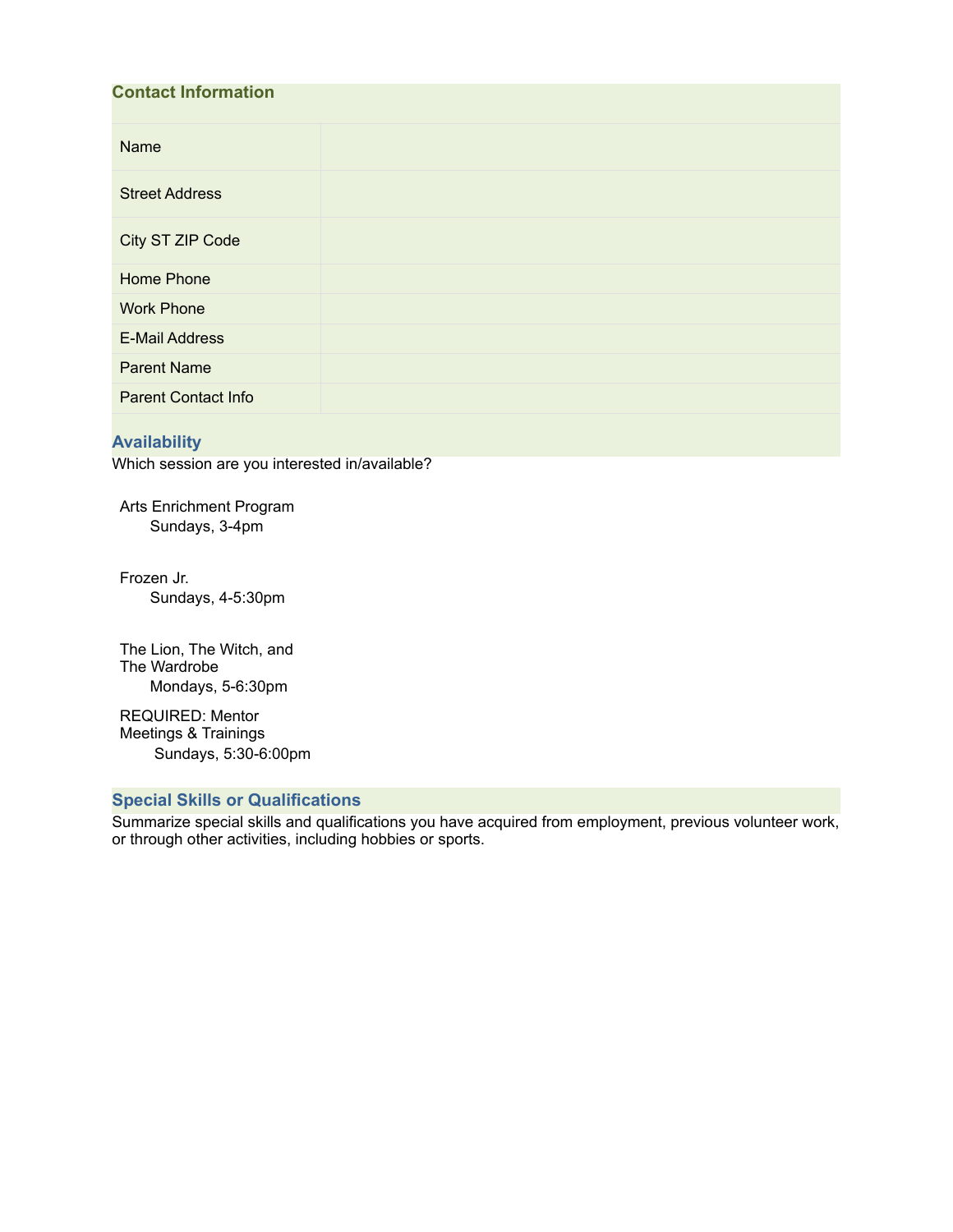### **Previous Volunteer Experience**

Summarize your previous volunteer experience.

# **Person to Notify in Case of Emergency**

| Name                  |  |
|-----------------------|--|
| <b>Street Address</b> |  |
| City ST ZIP Code      |  |
| Home Phone            |  |
| <b>Work Phone</b>     |  |
| <b>E-Mail Address</b> |  |

#### **Agreement and Signature**

By submitting this application, I affirm that the facts set forth in it are true and complete. I understand that if I am accepted as a volunteer, any false statements, omissions, or other misrepresentations made by me on this application may result in my immediate dismissal.